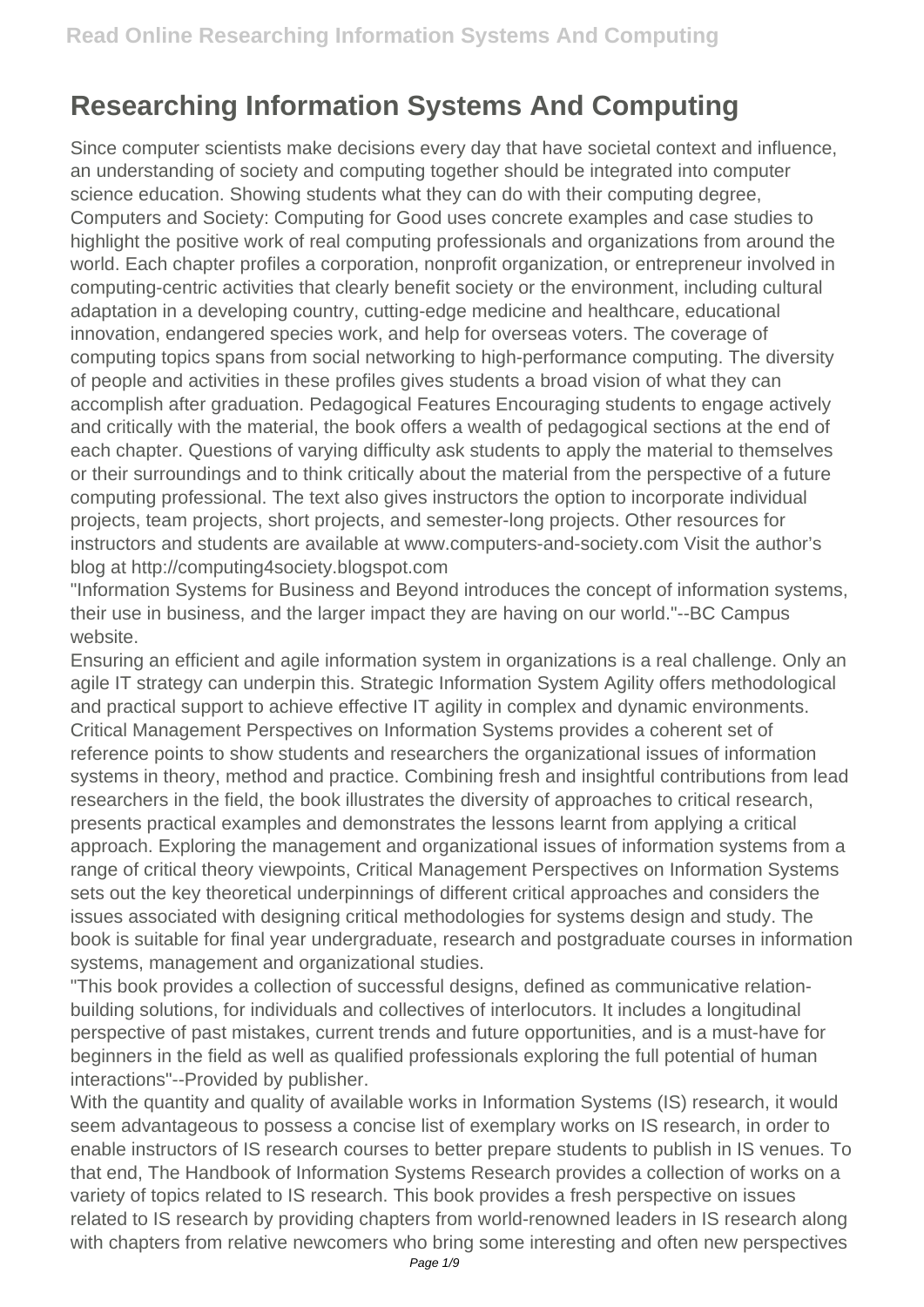to IS research. This book should serve as an excellent text for a graduate course on IS research methods.

Researching Information Systems and ComputingSAGE

The U.S. Air Force is developing new force capabilities appropriate to an emerging array of threats. It is clear that advances in information science and technology (IS&T) are essential for most of these new capabilities. As a consequence, the Air Force is finding it necessary to refocus its IS&T basic research program to provide stronger support for reaching these goals. To assist this effort, the AFOSR asked the NRC for a study to create a vision and plan for the IS&T-related programs within the Office a ∈™s Mathematics and Space Science Directorate. This report provides an assessment of basic research needs for Air Force systems and communications, software, information management and integration, and human interactions with IS&T systems. The report also offers a set of priorities for basic IS&T research, and an analysis of funding mechanisms its support.

The past 50 years have witnessed a revolution in computing and related communications technologies. The contributions of industry and university researchers to this revolution are manifest; less widely recognized is the major role the federal government played in launching the computing revolution and sustaining its momentum. Funding a Revolution examines the history of computing since World War II to elucidate the federal government's role in funding computing research, supporting the education of computer scientists and engineers, and equipping university research labs. It reviews the economic rationale for government support of research, characterizes federal support for computing research, and summarizes key historical advances in which government-sponsored research played an important role. Funding a Revolution contains a series of case studies in relational databases, the Internet, theoretical computer science, artificial intelligence, and virtual reality that demonstrate the complex interactions among government, universities, and industry that have driven the field. It offers a series of lessons that identify factors contributing to the success of the nation's computing enterprise and the government's role within it.

Provides a collection of authoritative articles from distinguished international researchers in information technology and Web engineering.

The field of computational intelligence has grown tremendously over that past five years, thanks to evolving soft computing and artificial intelligent methodologies, tools and techniques for envisaging the essence of intelligence embedded in real life observations. Consequently, scientists have been able to explain and understand real life processes and practices which previously often remain unexplored by virtue of their underlying imprecision, uncertainties and redundancies, and the unavailability of appropriate methods for describing the incompleteness and vagueness of information represented. With the advent of the field of computational intelligence, researchers are now able to explore and unearth the intelligence, otherwise insurmountable, embedded in the systems under consideration. Computational Intelligence is now not limited to only specific computational fields, it has made inroads in signal processing, smart manufacturing, predictive control, robot navigation, smart cities, and sensor design to name a few. Recent Trends in Computational Intelligence Enabled Research: Theoretical Foundations and Applications explores the use of this computational paradigm across a wide range of applied domains which handle meaningful information. Chapters investigate a broad spectrum of the applications of computational intelligence across different platforms and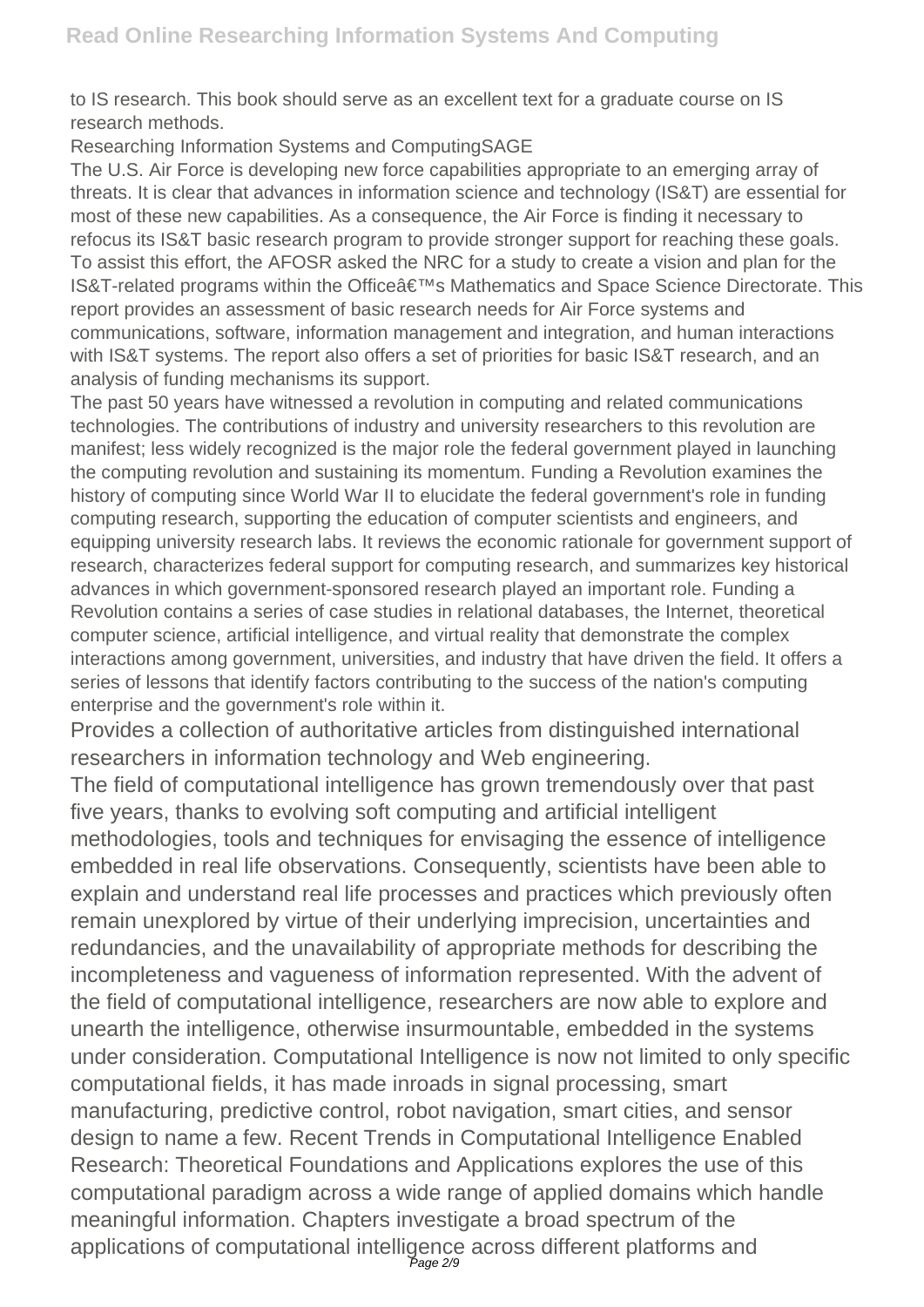disciplines, expanding our knowledge base of various research initiatives in this direction. This volume aims to bring together researchers, engineers, developers and practitioners from academia and industry working in all major areas and interdisciplinary areas of computational intelligence, communication systems, computer networks, and soft computing. Provides insights into the theory, algorithms, implementation, and application of computational intelligence techniques Covers a wide range of applications of deep learning across various domains which are researching the applications of computational intelligence Investigates novel techniques and reviews the state-of-the-art in the areas of machine learning, computer vision, soft computing techniques Whilst Information Systems has the potential to widen our view of the world, it often has the opposite effect by limiting our ability to interact, facilitating managerial and state surveillance or instituting strict hierarchies and personal control. In this book, Bernd Stahl offers an alternative and critical perspective on the subject, arguing that the ongoing problems in this area could be caused by the misconceptualization of the nature and role of IS. Stahl discusses the question of how IS can be used to actually overcome oppression and promote emancipation, breaking the book into four sections. The first section covers the theory of critical research in IS, giving a central place for the subject of ethics. The second section discusses the philosophical underpinnings of this critical research. The third and largest section gives examples of the application of critical work in IS. The final section then reflects on the approach and suggests ways for further development.

Qualitative research has become a legitimate approach within the information systems community, but researchers have traditionally drawn upon material from the social sciences given the absence of a single source relevant to them. Qualitative Research in Information Systems: A Reader represents just such a volume and is both timely and relevant. Information systems and qualitative research articles are now widely used for teaching on many upper level courses in information systems, and there is demand for a definitive collection of these readings as a basic reader and teaching text. This book expertly brings together the seminal works in the field, along with editorial introductions to assist the reader in understanding the essential principles of qualitative research. The book is organised according to the following thematic sections: · Part I: Overview of Qualitative Research · Part II: Philosophical Perspectives · Part III: Qualitative Research Methods · Part IV: Modes of Analyzing and Interpreting Qualitative Data Qualitative Research in Information Systems: A Reader should become the benchmark reference point for students and researchers in information systems, management science and others involved in information technology needing to learn about qualitative research.

This book includes a selection of the articles accepted for presentation and discussion at the second International Symposium on Qualitative Research (ISQR2017), held in Salamanca, Spain, July 12-14, 2017. ISQR2017 is part of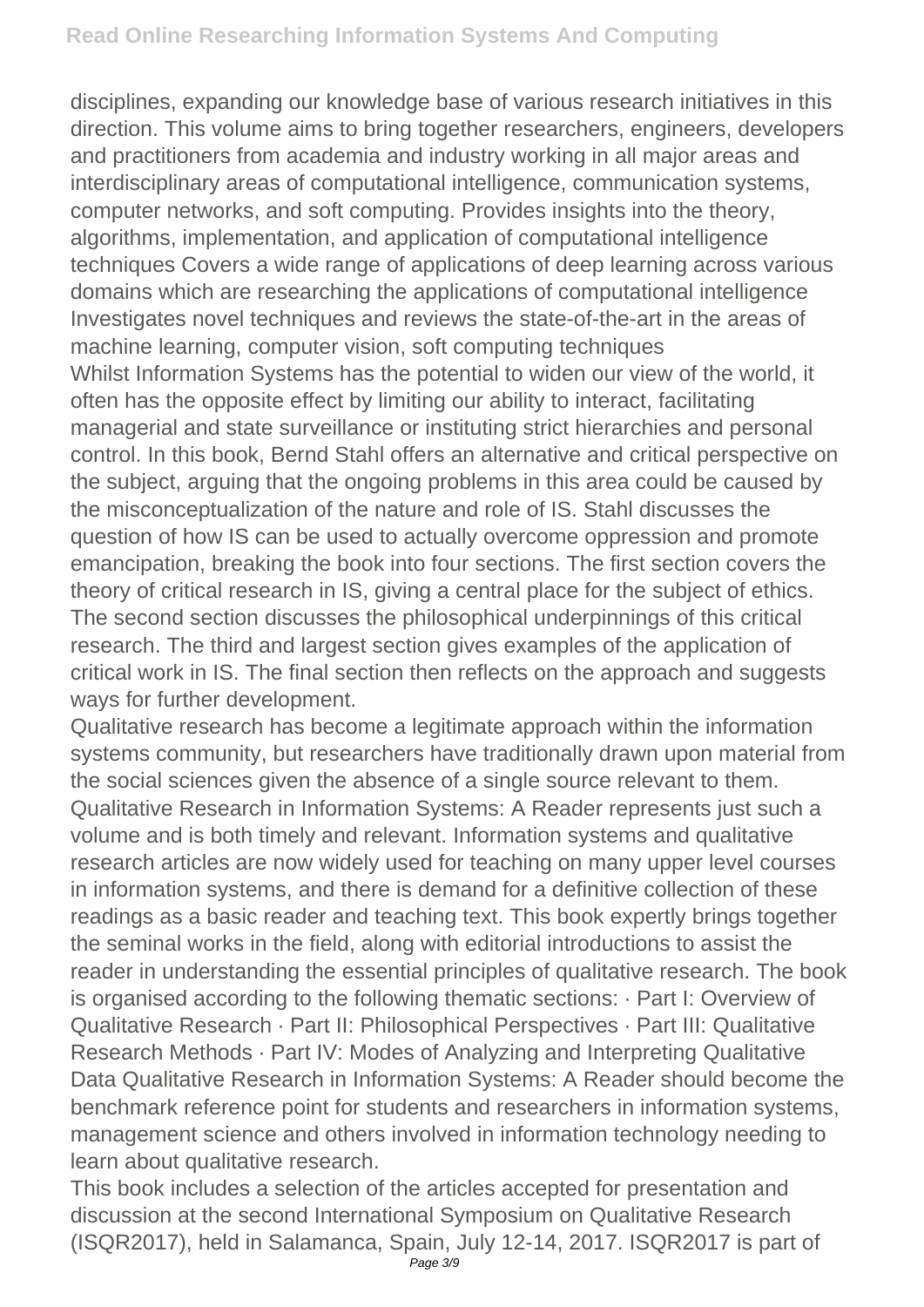the Iberian-American Congress on Qualitative Research (CIAIQ), and featured four main application fields (Education, Health, Social Sciences, and Engineering and Technology) and seven main subjects: Rationale and Paradigms of Qualitative Research; Systematization of approaches with Qualitative Studies; Qualitative and Mixed Methods Research; Data Analysis Types; Innovative Processes of Qualitative Data Analysis; Qualitative Research in Web Contexts; Qualitative Analysis with the Support of Specific Software. This book is a valuable resource for academics, researchers, teachers and students who need information on the above topics, as well as on the use of Computer Assisted Qualitative Data AnalysiS (CAQDAS).

This guide for students and faculty discusses opportunities and implications of conducting research in a digital environment.

Written specifically for information systems (IS) and computing students and providing everything they need to know about executing a research project, this best-selling textbook introduces key quantitative and qualitative research methods, makes sense of underlying philosophies, and helps readers navigate and assess existing academic papers. Packed with examples from the IS and computing disciplines, definitions, evaluation guides and further reading suggestions, this fully updated second edition of Research Information Systems and Computing supports students of all levels in bridging the gap between theory and practice.

"This book provides a comprehensive understanding and coverage of the various theories, models and related research approaches used within IS research"--Provided by publisher.

This book aims to examine innovation in the fields of information technology, software engineering, industrial engineering, management engineering. Topics covered in this publication include; Information System Security, Privacy, Quality Assurance, High-Performance Computing and Information System Management and Integration. The book presents papers from The Second International Conference for Emerging Technologies Information Systems, Computing, and Management (ICM2012) which was held on December 1 to 2, 2012 in Hangzhou, China.

"This set of books represents a detailed compendium of authoritative, research-based entries that define the contemporary state of knowledge on technology"--Provided by publisher.

Computers and telecommunications have revolutionized the processes of scientific research. How is this information technology being applied and what difficulties do scientists face in using information technology? How can these difficulties be overcome? Information Technology and the Conduct of Research answers these questions and presents a variety of helpful examples. The recommendations address the problems scientists experience in trying to gain the most benefit from information technology in scientific, engineering, and clinical research.

Computers at Risk presents a comprehensive agenda for developing nationwide policies and practices for computer security. Specific recommendations are provided for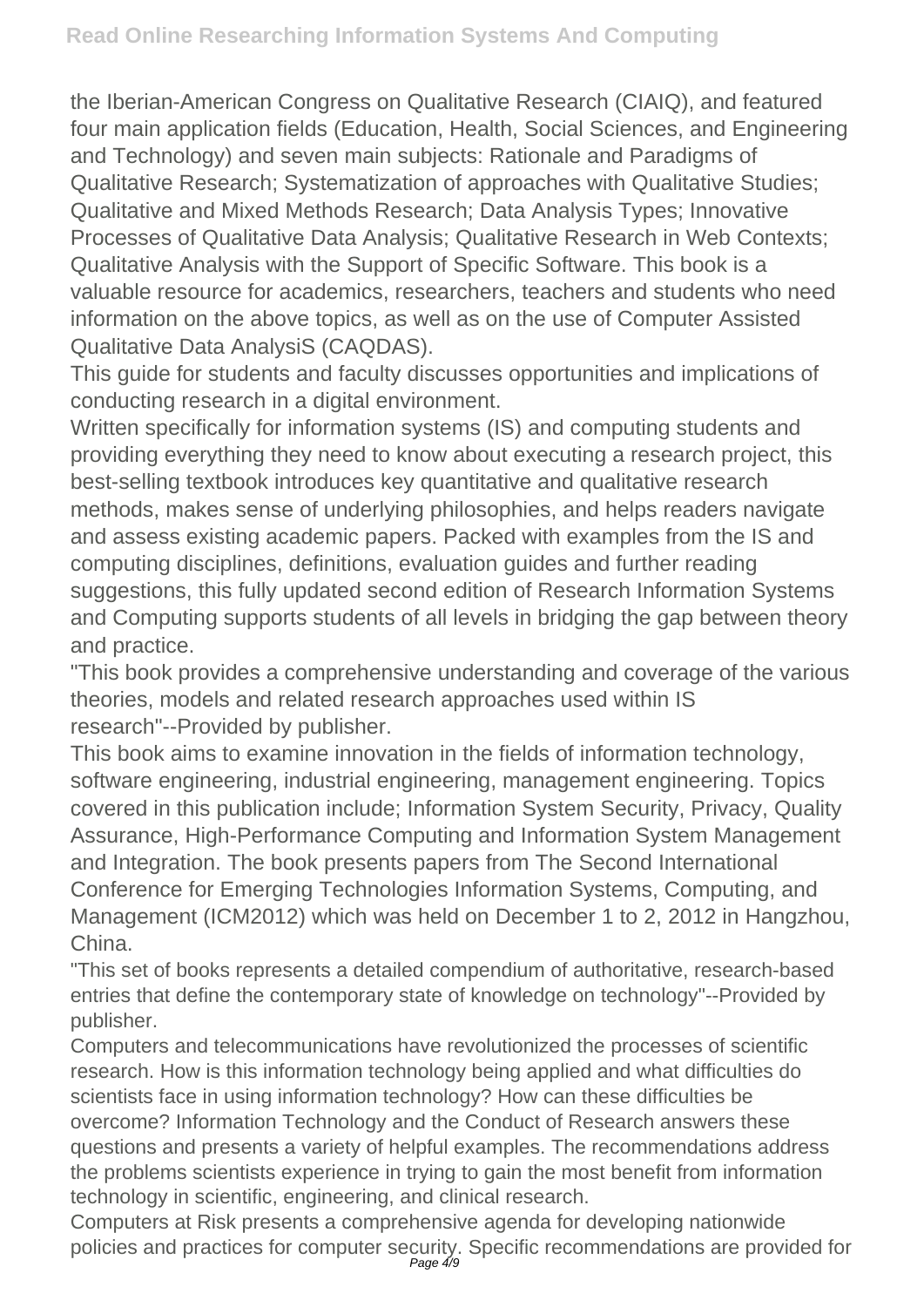industry and for government agencies engaged in computer security activities. The volume also outlines problems and opportunities in computer security research, recommends ways to improve the research infrastructure, and suggests topics for investigators. The book explores the diversity of the field, the need to engineer countermeasures based on speculation of what experts think computer attackers may do next, why the technology community has failed to respond to the need for enhanced security systems, how innovators could be encouraged to bring more options to the marketplace, and balancing the importance of security against the right of privacy. "This book offers a new look at the latest research and critical issues within the field of information systems by creating solid theoretical frameworks and the latest empirical findings of social developments"--

Computers, communications, digital information, softwareâ€"the constituents of the information ageâ€"are everywhere. Being computer literate, that is technically competent in two or three of today $\hat{a} \in T^M$ s software applications, is not enough anymore. Individuals who want to realize the potential value of information technology (IT) in their everyday lives need to be computer fluentâ€"able to use IT effectively today and to adapt to changes tomorrow. Being Fluent with Information Technology sets the standard for what everyone should know about IT in order to use it effectively now and in the future. It explores three kinds of knowledgeâ€"intellectual capabilities, foundational concepts, and skillsâ€"that are essential for fluency with IT. The book presents detailed descriptions and examples of current skills and timeless concepts and capabilities, which will be useful to individuals who use IT and to the instructors who teach them.

Rapid technological advancement has given rise to new ethical dilemmas and security threats, while the development of appropriate ethical codes and security measures fail to keep pace, which makes the education of computer users and professionals crucial. The Encyclopedia of Information Ethics and Security is an original, comprehensive reference source on ethical and security issues relating to the latest technologies. Covering a wide range of themes, this valuable reference tool includes topics such as computer crime, information warfare, privacy, surveillance, intellectual property and education. This encyclopedia is a useful tool for students, academics, and professionals.

"This book offers new ideas and recent developments in Natural Computing, especially on artificial immune systems"--Provided by publisher.

With everything readers need to know about how to execute their research project, this book is written specifically for information systems (IS) and computing students. It introduces key quantitative and qualitative research methods, makes sense of underlying philosophies, and will help readers navigate and assess existing published academic papers. Throughout readers are supported by pedagogical features such as learning objectives, explanations, discussion questions, evaluation guides and suggestions for further reading.

Innovative 2nd edition, heavily updated and revised from the 1st edition Introduction to various survey and evaluation methods involving IT systems in the healthcare setting Critical overview of current research in health and social sciences Emphasizes multimethod approach to system evaluation Includes instruments suitable for research and evaluation Discusses computer programs for data analysis and evaluation resources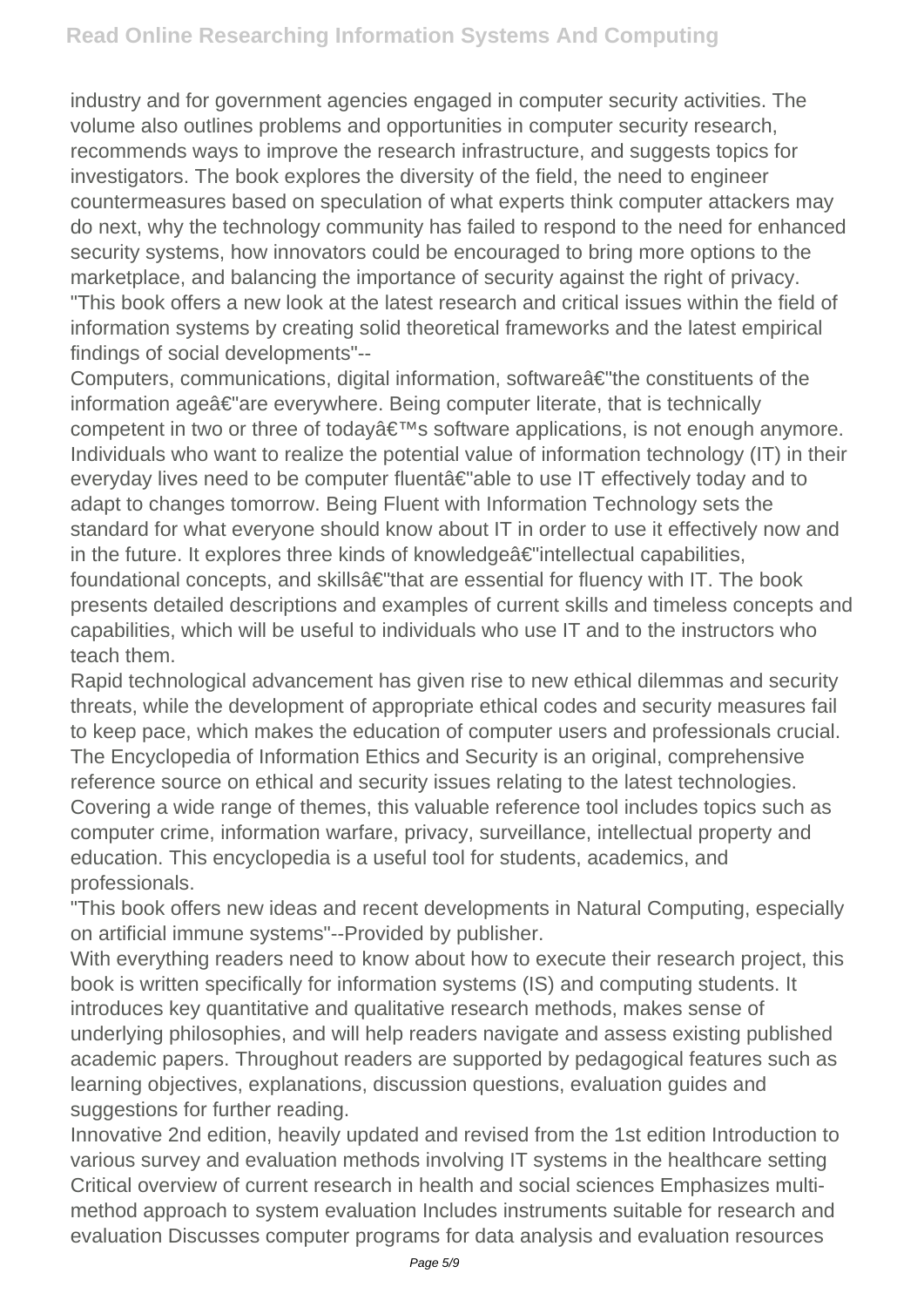Essential reference for anyone involved in planning, developing, implementing, utilizing, evaluating, or studying computer-based health care systems

Philosophical paradigms, theoretical frameworks, and methodologies make up the answering and problem solving systems that define current research approaches. While there are multiple research method books, the subject lacks an update and integrated source of reference for graduate courses. Research Methodologies, Innovations and Philosophies in Software Systems Engineering and Information Systems aims to advance scientific knowledge on research approaches used in systems engineering, software engineering, and information systems and to update and integrate disperse and valuable knowledge on research approaches. This aims to be a collection of knowledge for PhD students, research-oriented faculty, and instructors of graduate courses.

It is 5 years since the publication of the seminal paper on "Design Science in Information Systems Research" by Hevner, March, Park, and Ram in MIS Quarterly and the initiation of the Information Technology and Systems department of the Communications of AIS. These events in 2004 are markers in the move of design science to the forefront of information systems research. A suf cient interval has elapsed since then to allow assessment of from where the eld has come and where it should go. Design science research and behavioral science research started as dual tracks when IS was a young eld. By the 1990s, the in ux of behavioral scientists started to dominate the number of design scientists and the eld moved in that direction. By the early 2000s, design people were having dif culty publishing in mainline IS journals and in being tenured in many universities. Yes, an annual Workshop on Information Technology and Systems (WITS) was established in 1991 in conju- tion with the International Conference on Information Systems (ICIS) and grew each year. But that was the extent of design science recognition. Fortunately, a revival is underway. By 2009, when this foreword was written, the fourth DESRIST c- ference has been held and plans are afoot for the 2010 meeting. Design scientists regained respect and recognition in many venues where they previously had little.

This book synthesizes the findings of three workshops on research issues in highperformance computing and communications (HPCC). It focuses on the role that computing and communications can play in supporting federal, state, and local emergency management officials who deal with natural and man-made hazards (e.g., toxic spills, terrorist bombings). The volume also identifies specific research challenges for HPCC in meeting unmet technology needs in crisis management and other nationally important application areas, such as manufacturing, health care, digital libraries, and electronic commerce and banking.

With everything readers need to know about how to execute their research project, this book is written specifically for information systems (IS) and computing students. It introduces key quantitative and qualitative research methods, makes sense of underlying philosophies, and helps readers navigate and assess existing academic papers. Special features support students as they bridge the gap between theory and practice. These include: - research examples from the IS and computing disciplines; suggestions on how to build internet research into each method mentioned; - an explanation of how knowledge is created, drawing an analogy between this and the creation of software systems Throughout, readers are supported by pedagogical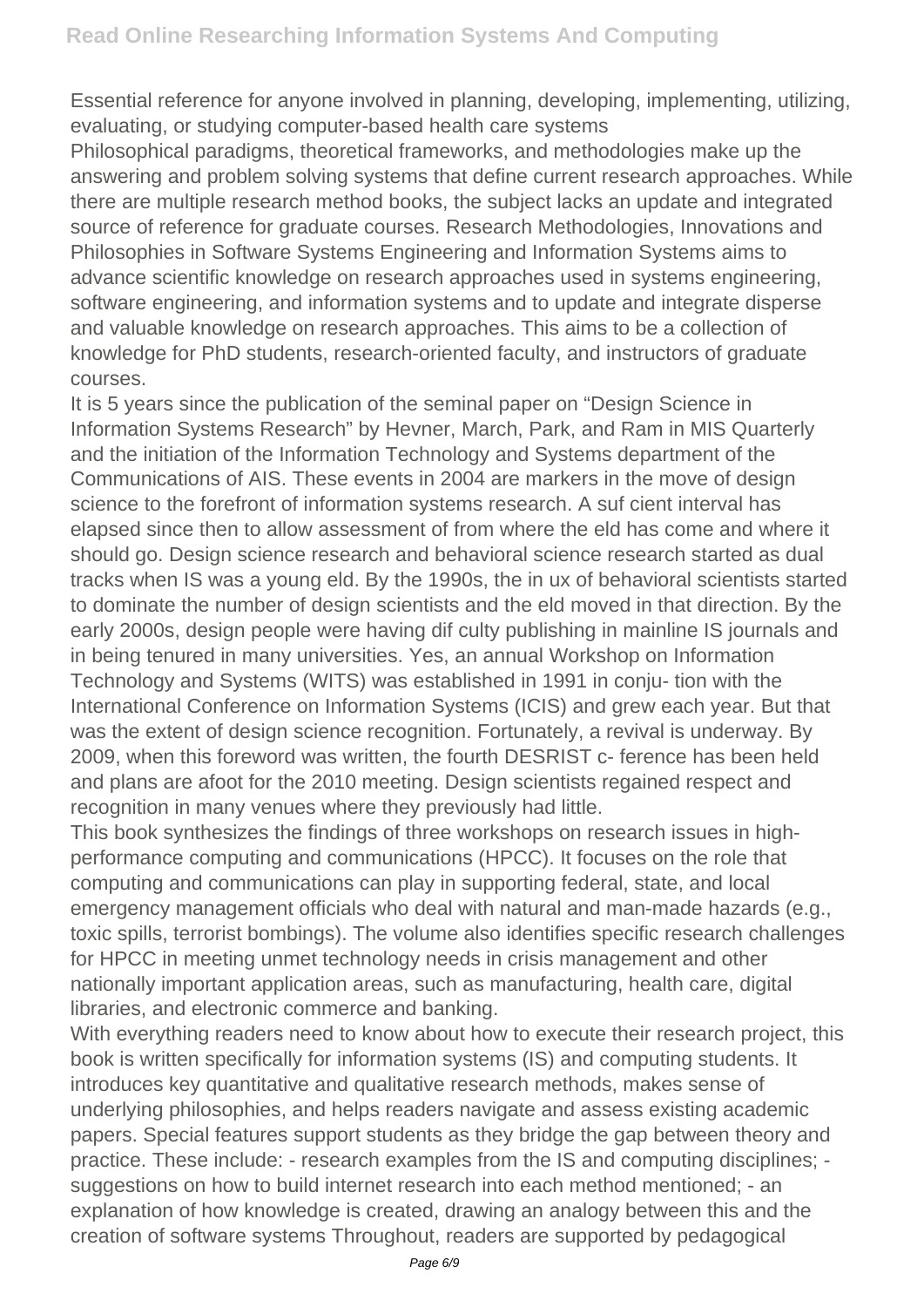features such as learning objectives, explanations, discussion questions, evaluation guides and further reading.

The end of dramatic exponential growth in single-processor performance marks the end of the dominance of the single microprocessor in computing. The era of sequential computing must give way to a new era in which parallelism is at the forefront. Although important scientific and engineering challenges lie ahead, this is an opportune time for innovation in programming systems and computing architectures. We have already begun to see diversity in computer designs to optimize for such considerations as power and throughput. The next generation of discoveries is likely to require advances at both the hardware and software levels of computing systems. There is no guarantee that we can make parallel computing as common and easy to use as yesterday's sequential single-processor computer systems, but unless we aggressively pursue efforts suggested by the recommendations in this book, it will be "game over" for growth in computing performance. If parallel programming and related software efforts fail to become widespread, the development of exciting new applications that drive the computer industry will stall; if such innovation stalls, many other parts of the economy will follow suit. The Future of Computing Performance describes the factors that have led to the future limitations on growth for single processors that are based on complementary metal oxide semiconductor (CMOS) technology. It explores challenges inherent in parallel computing and architecture, including ever-increasing power consumption and the escalated requirements for heat dissipation. The book delineates a research, practice, and education agenda to help overcome these challenges. The Future of Computing Performance will guide researchers, manufacturers, and information technology professionals in the right direction for sustainable growth in computer performance, so that we may all enjoy the next level of benefits to society. The flood of information technology (I.T.) products and services entering the market place often obscures the need to nurture the research enterprise. But as I.T. becomes integrated into all aspects of society, the need for research is even greater. And the range of issues that need to be addressed is broader than ever. This new book highlights the fundamental importance of research to ensure that I.T. meets society's expanding needs. Against the background of dramatic change in the I.T. landscape, the committee examines four key questions: Is the scope of I.T. research broad enoughparticularly in the arena of large-scale systems-to address government, business, and social applications? Are government and industrial sponsors providing sufficient funding for I.T. research? Is the research net big both big and diverse enough to capture sufficient financial and intellectual resources to advance the field? Are structures and mechanisms for funding and conducting research suited to the new sets of research challenges?

Research Methods: Information, Systems, and Contexts, Second Edition, presents upto-date guidance on how to teach research methods to graduate students and professionals working in information management, information science, librarianship, archives, and records and information systems. It provides a coherent and precise account of current research themes and structures, giving students guidance, appreciation of the scope of research paradigms, and the consequences of specific courses of action. Each of these valuable sections will help users determine the relevance of particular approaches to their own questions. The book presents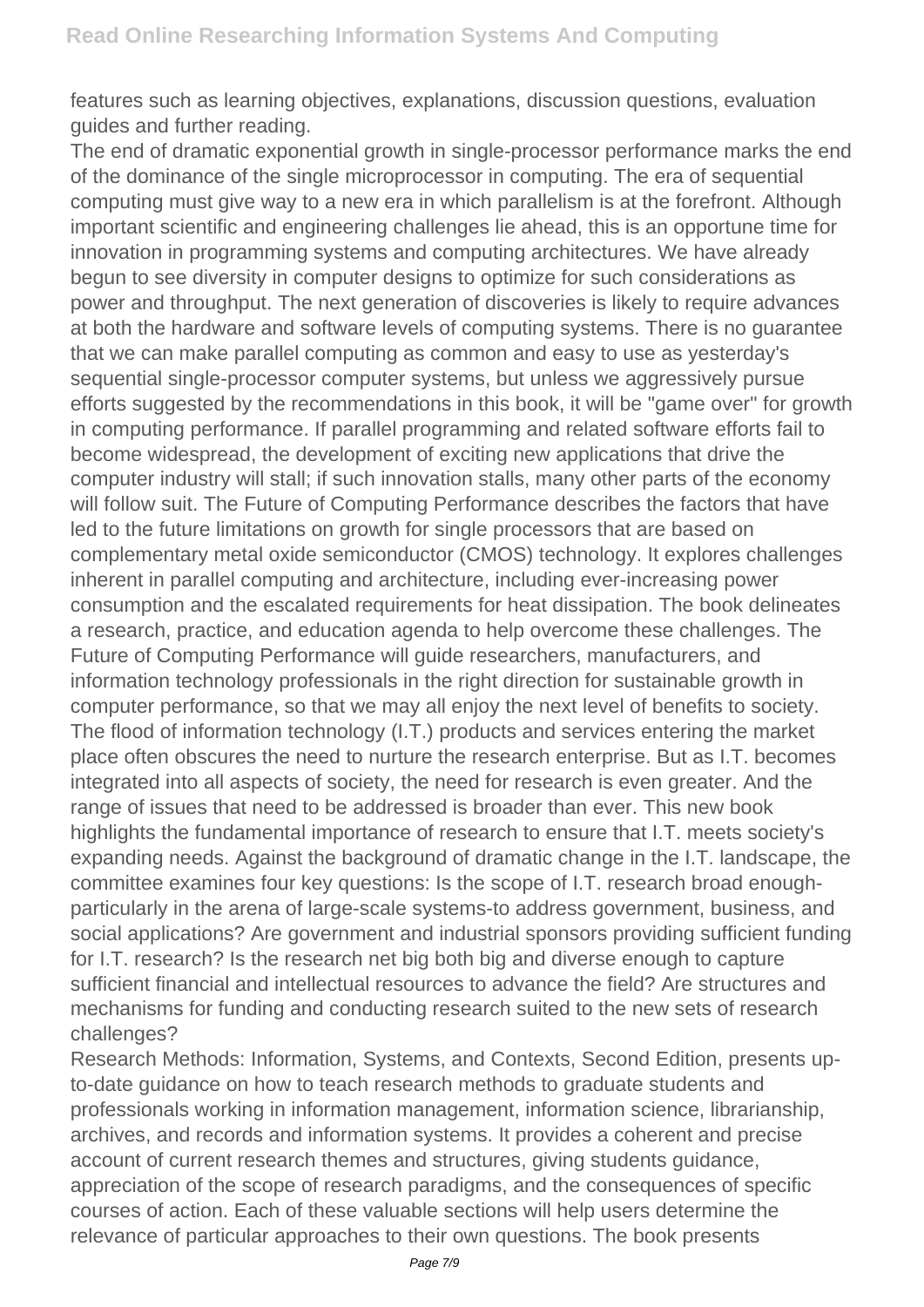academics who teach research and information professionals who carry out research with new resources and guidance on lesser-known research paradigms. Provides up-todate knowledge of research methods and their applications Provides a coherent and precise account of current research themes and structures through chapters written by authors who are experts in their fields Helps students and researchers understand the range of quantitative and qualitative approaches available for research, as well as how to make practical use of them Provides many illustrations from projects in which authors have been involved, to enhance understanding Emphasises the nexus between formulation of research question and choice of research methodology Enables new researchers to understand the implications of their planning decisions Explores cloud computing, breaking down the concepts, models, mechanisms, and architectures of this technology while allowing for the financial assessment of resources

and how they compare to traditional storage systems. Computing Handbook, Third Edition: Computer Science and Software Engineering mirrors the modern taxonomy of computer science and software engineering as described by the Association for Computing Machinery (ACM) and the IEEE Computer Society (IEEE-CS). Written by established leading experts and influential young researchers, the first volume of this popular handbook examines the elements involved in designing and implementing software, new areas in which computers are being used, and ways to solve computing problems. The book also explores our current understanding of software engineering and its effect on the practice of software development and the education of software professionals. Like the second volume, this first volume describes what occurs in research laboratories, educational institutions, and public and private organizations to advance the effective development and use of computers and computing in today's world. Research-level survey articles provide deep insights into the computing discipline, enabling readers to understand the principles and practices that drive computing education, research, and development in the twenty-first century.

"This book goes beyond traditional discussion on technology enhanced learning provides research and insights on increasing the efficiency of learning for individuals and groups, facilitating the transfer and sharing of knowledge in organizations, and understanding of the learning process by exploring links among human learning, cognition, and technologies. "--Provided by publisher.

"This book presents useful strategies, techniques, and tools for the successful design, development, and implementation of enterprise information systems"--Provided by publisher.

This book is the essential guide for any student undertaking a computing/IS project, and will give you everything you need to achieve outstanding results. Undertaking a project is a key component of nearly all computing/information systems degree programmes at both undergraduate and postgraduate levels. Projects in Computing and Information Systems covers the four key aspects of project work (planning, conducting, presenting and taking the project further) in chronological fashion, and provides the reader with the skills to excel.

"Calvo and Peters explain that technologists' growing interest in social good is part of a larger public concern about how our digital experience affects our emotions and our quality of life--which itself reflects an emerging focus on humanistic values in many